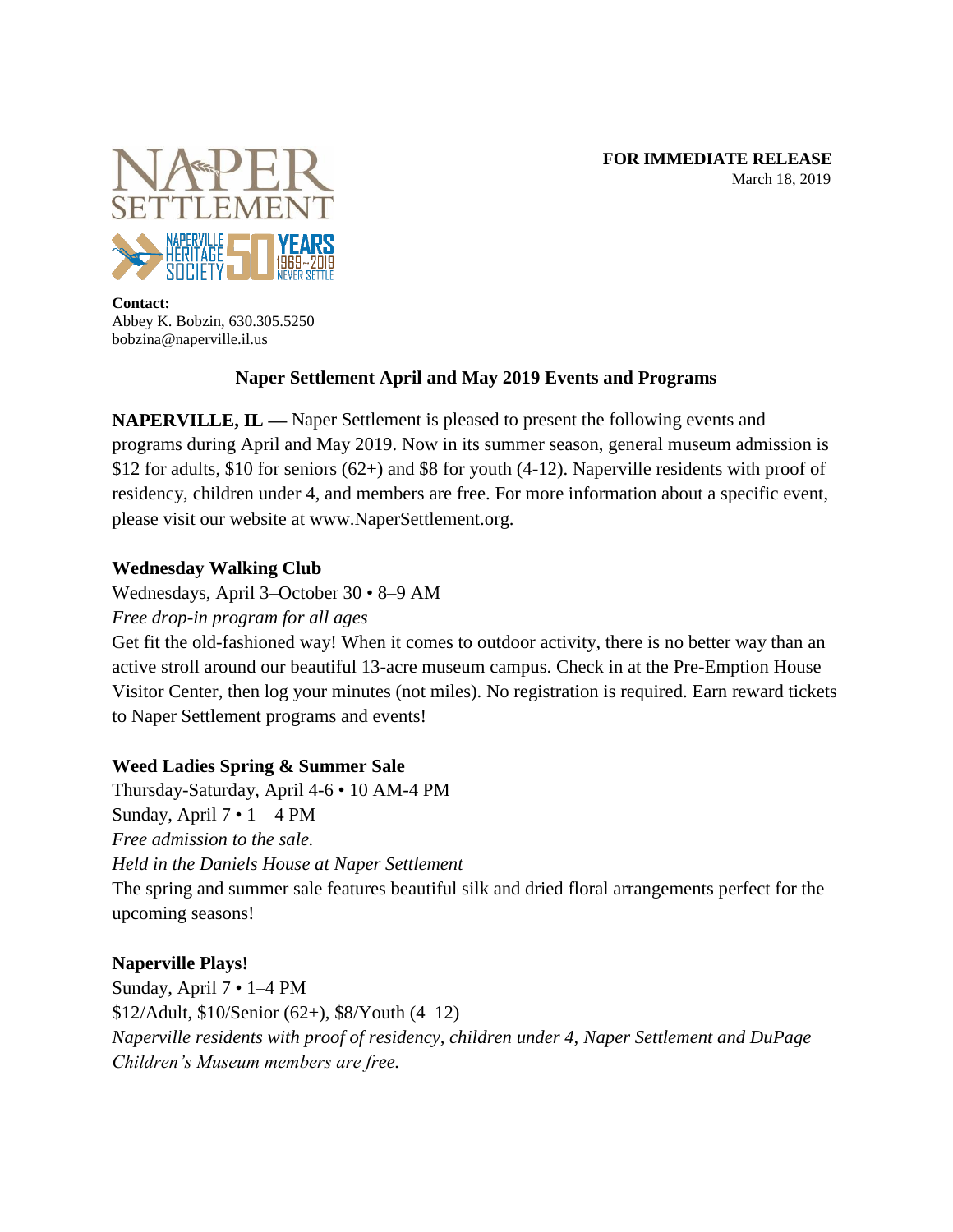Join us at Naper Settlement for this fun and educational program themed around "On the Farm." Families will quadruple their fun with hands-on craft activities along with storytelling provided in partnership by the DuPage Children's Museum, Naper Settlement, Knoch Knolls Nature Center and the Naperville Public Library.

## **History Speaks Lecture Series: Chicago's Sweet Candy History**

Sunday, April 7 • 4–5 PM *Non-Members: \$10/adult, \$9/youth (4-12) and students Members: \$8/adult, \$7/ youth (4-12)*

For most its history, Chicago produced approximately one-third of the nation's candy. Presenter Leslie Goddard shares the history of these tasty treats and explores what made Chicago such an ideal location for candy makers. Find out why immigrants played a critical role in confectionery history, discover how Baby Ruth and Milk Duds got their names, and take a fun "candy quiz." This lecture will be held in Century Memorial Chapel.

## **Blacksmithing 101**

Saturdays, May 4 & 11 • 8-11 AM

\$150/adult includes both sessions and materials

Learn the art of blacksmithing with an introduction to safety, tools, and the forge in this twosession class. Participants will learn hammer techniques while making an item to take home. For adults 18 and up. Reservations are required.

# **Victorian Memory and Mourning**, *plus* **Cemetery Symbols**

## Saturday, May 4 • 1-3 PM

## *\$15/person, \$13/Settlement-6 members and above*

Get ready for Memorial Day with a look back at how Americans have traditionally viewed death, mourning, and memorialization. Experience hands-on Victorian mourning artifacts and memorials from a private collection. Discover what mysterious gravestone symbols really mean, then practice your knowledge in a guided walking tour of Naperville Cemetery. Recommended for ages 13 and up. Reservations are required.

# **Summer Training Session for History Connectors**

Saturday, May 4 • 9 AM-12 PM

Teens in grades 8 to 12 and adults can volunteer as History Connectors and work with our visitors at special hands-on activity stations, summer camp, special programs and more. The volunteer commitment for this summer opportunity is four shifts per month during June, July, and August. No costumes are required. For more information, contact Guest & Volunteer Services at 630.420.6104 or email nsvolunteer@naperville.il.us today to join in a fun, rewarding, and interactive adventure! Training will be held in the Meeting House.